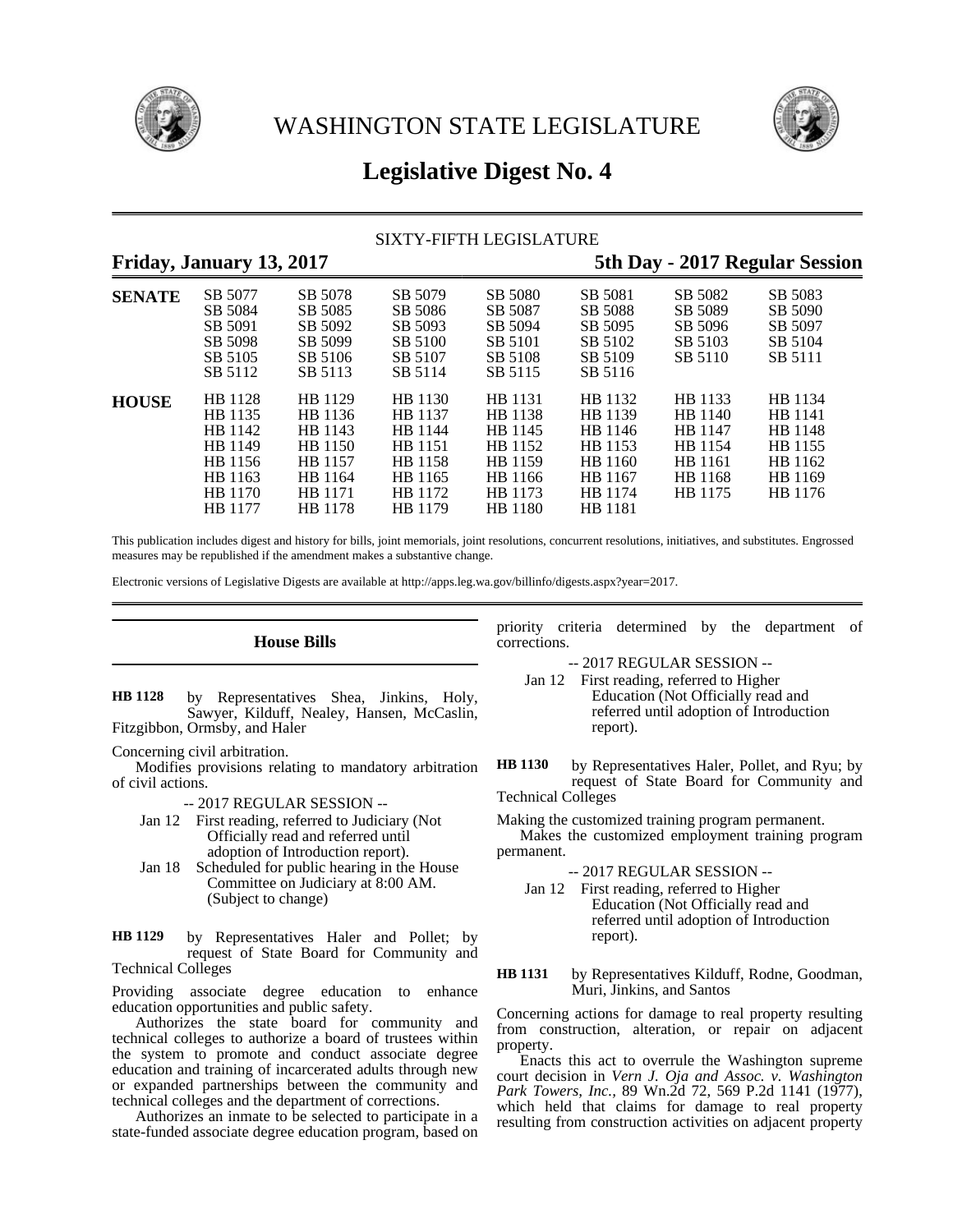do not accrue until the construction project on the adjacent property is complete.

-- 2017 REGULAR SESSION --

- Jan 12 First reading, referred to Judiciary (Not Officially read and referred until adoption of Introduction report).
- Jan 18 Scheduled for public hearing in the House Committee on Judiciary at 8:00 AM. (Subject to change)

### by Representatives Buys and Blake **HB 1132**

Concerning dispute resolution between seed buyers and dealers.

Revises the state seed act with regard to dispute resolution between seed buyers and dealers.

-- 2017 REGULAR SESSION --

Jan 12 First reading, referred to Agriculture & Natural Resources (Not Officially read and referred until adoption of Introduction report).

by Representatives Griffey and Appleton **HB 1133**

Limiting the uses of the fire protection contractor license fund.

Eliminates funding, from the fire protection contractor license fund, for standards for fire protection and its enforcement with respect to hospitals.

-- 2017 REGULAR SESSION --

Jan 12 First reading, referred to Local Government (Not Officially read and referred until adoption of Introduction report).

by Representatives Peterson, McBride, Gregerson, Ortiz-Self, Ryu, Bergquist, Fey, Pollet, Tarleton, Doglio, Santos, Frame, Farrell, and Macri; by request of Attorney General **HB 1134**

Banning the sale of assault weapons and large capacity magazines.

Prohibits a person, unless certain conditions are met, from manufacturing, possessing, distributing, importing, transferring, selling, offering for sale, or purchasing an assault weapon or large capacity magazine.

-- 2017 REGULAR SESSION --

Jan 12 First reading, referred to Judiciary (Not Officially read and referred until adoption of Introduction report).

by Representatives Dye, Blake, Manweller, McBride, Schmick, Shea, Jenkin, Fey, McCaslin, Short, Haler, Nealey, Farrell, Muri, Ormsby, Tarleton, Young, and Buys **HB 1135**

Limiting oil spill contingency planning requirements to those railroads that haul oils used as fuel.

Exempts the railroad transport of food grade vegetable oil from the contingency plan requirements for railroads transporting oil in bulk.

-- 2017 REGULAR SESSION --

Jan 12 First reading, referred to Environment (Not Officially read and referred until adoption of Introduction report).

by Representatives Dye, Blake, Haler, Shea, Taylor, Farrell, Dent, Nealey, Manweller, Short, Muri, Schmick, Ormsby, Fey, Young, and Buys **HB 1136**

Exempting short-line railroads that haul nonfuel oils from oil spill contingency planning requirements.

Exempts the transport by a class III railroad of oil in bulk that is not crude oil or a refined petroleum product used for fuel from the contingency plan requirements for railroads transporting oil in bulk.

-- 2017 REGULAR SESSION --

- Jan 12 First reading, referred to Environment (Not Officially read and referred until adoption of Introduction report).
- by Representatives Kirby, Vick, Blake, and J. Walsh **HB 1137**

Defining independent contractor relationships in the context of real estate licensing.

Provides a definition for "independent contractor relationship" for purposes of chapter 18.85 RCW (real estate brokers and managing brokers).

-- 2017 REGULAR SESSION --

Jan 12 First reading, referred to Business & Financial Services (Not Officially read and referred until adoption of Introduction report).

## by Representative Klippert **HB 1138**

Expanding collection of offender DNA samples.

Addresses the collection of DNA from adults charged for a criminal offense or arrested for a criminal offense when there has been a judicial determination of probable cause.

Allows a person to request expungement of the person's sample and DNA records from the DNA identification system under certain circumstances.

-- 2017 REGULAR SESSION --

Jan 12 First reading, referred to Public Safety (Not Officially read and referred until adoption of Introduction report).

by Representatives Kilduff, Rodne, Jinkins, and Muri; by request of Board For Judicial Administration **HB 1139**

Concerning the methods of services provided by the office of public guardianship.

Modifies office of public guardianship provisions with regard to services for supported decision-making assistance and estate administration.

-- 2017 REGULAR SESSION --

Jan 12 First reading, referred to Judiciary (Not Officially read and referred until adoption of Introduction report).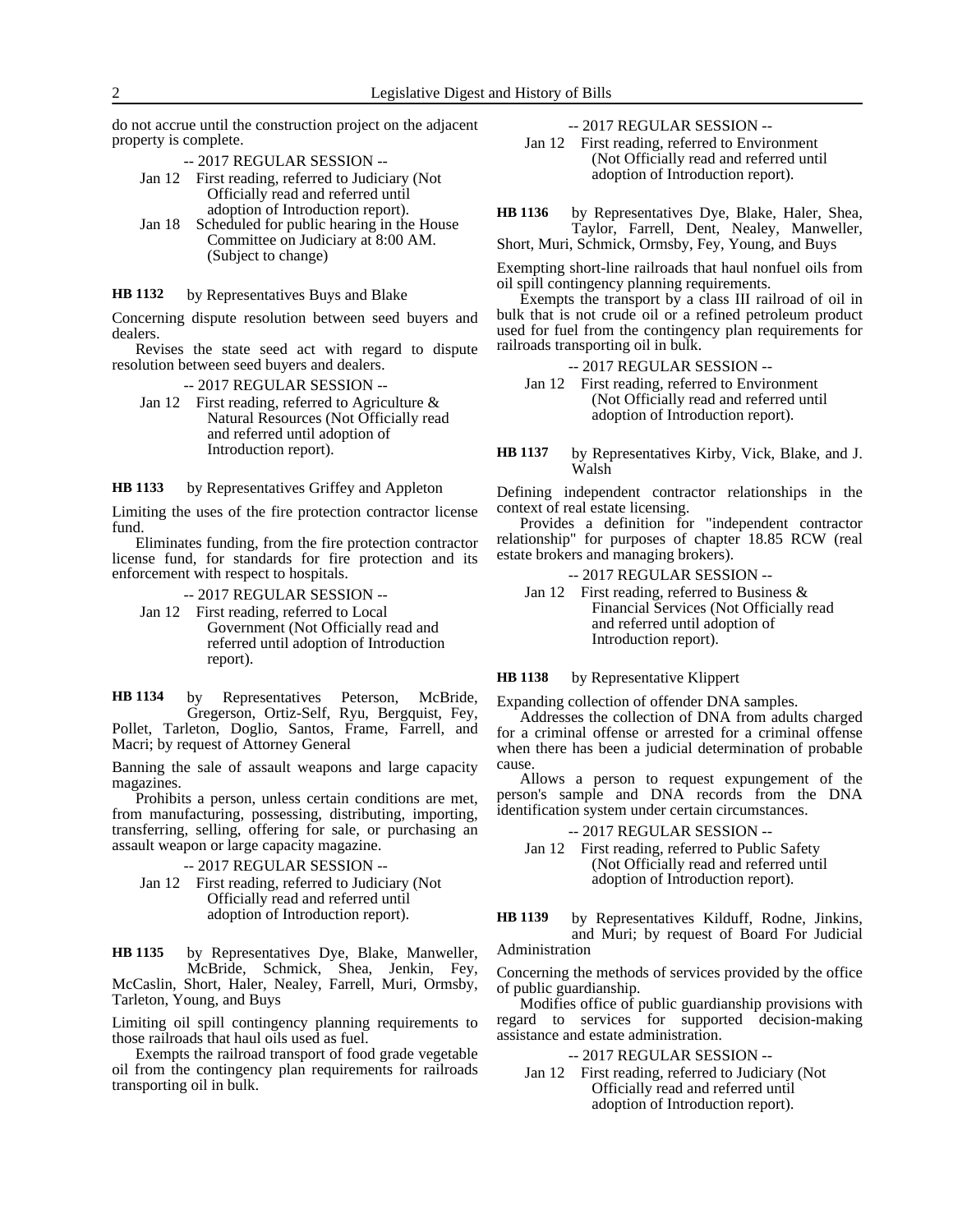by Representatives Jinkins, Rodne, and Ormsby; by request of Board For Judicial Administration **HB 1140**

Extending surcharges on court filing fees for deposit in the judicial stabilization trust account to July 1, 2021.

Extends, until July 1, 2021, the surcharges on court filing fees for deposit in the judicial stabilization trust account.

-- 2017 REGULAR SESSION --

Jan 12 First reading, referred to Judiciary (Not Officially read and referred until adoption of Introduction report).

by Representatives Manweller and Pettigrew **HB 1141**

Concerning a restricted driver's license for persons who fail to comply with a child support order.

Requires the department of licensing to suspend a parent's driver's license and issue a restricted license for a period of ninety days for noncompliance with a child support order.

- -- 2017 REGULAR SESSION --
- Jan 12 First reading, referred to Judiciary (Not Officially read and referred until adoption of Introduction report).

by Representatives Manweller and Haler **HB 1142**

Enhancing the ability of a coroner to perform his or her duties.

Authorizes a coroner to order persons at the scene of a death to vacate the scene until the coroner has completed his or her duties.

-- 2017 REGULAR SESSION --

Jan 12 First reading, referred to Public Safety (Not Officially read and referred until adoption of Introduction report).

by Representatives Manweller and Pike **HB 1143**

Concerning fairness and equity in local employment laws and contracts related to work hours and scheduling.

Requires hours of work, work schedules, and work schedule changes to apply equally to both unionized and nonunionized employers.

- -- 2017 REGULAR SESSION --
- Jan 12 First reading, referred to Labor & Workplace Standards (Not Officially read and referred until adoption of Introduction report).

by Representatives Fitzgibbon, Ryu, Peterson, Stanford, Jinkins, Goodman, Ormsby, Fey, Pollet, Tarleton, Doglio, Farrell, and Macri **HB 1144**

Amending state greenhouse gas emission limits for consistency with the most recent assessment of climate change science.

Addresses the most recent assessment of climate change science and changes certain requirements of the state with regard to emissions of greenhouse gases.

-- 2017 REGULAR SESSION --

Jan 12 First reading, referred to Environment (Not Officially read and referred until adoption of Introduction report).

by Representatives Springer, Rodne, Goodman, Nealey, and Muri **HB 1145**

Concerning unpaid accounts.

Modifies civil procedure provisions with regard to actions on unpaid accounts.

-- 2017 REGULAR SESSION --

Jan 12 First reading, referred to Judiciary (Not Officially read and referred until adoption of Introduction report).

by Representatives Clibborn, Fey, Farrell, and Wylie; by request of Office of Financial Management **HB 1146**

Making 2015-2017 supplemental transportation

appropriations.<br>Makes 2015-2017 supplemental transportation appropriations.

- -- 2017 REGULAR SESSION --
- Jan 12 First reading, referred to Transportation (Not Officially read and referred until adoption of Introduction report).

by Representatives Clibborn, Fey, Farrell, and Wylie; by request of Office of Financial Management **HB 1147**

Making transportation appropriations for the 2017-2019 fiscal biennium.

Makes transportation appropriations for the 2017-2019 fiscal biennium.

-- 2017 REGULAR SESSION --

- Jan 12 First reading, referred to Transportation (Not Officially read and referred until adoption of Introduction report).
- by Representatives J. Walsh, Chapman, Vick, Blake, Orcutt, and Muri **HB 1148**

Extending the expiration date for reporting requirements on timber purchases.

Delays, until July 1, 2021, the expiration of timber purchases reporting requirements.

-- 2017 REGULAR SESSION --

- Jan 12 First reading, referred to Agriculture & Natural Resources (Not Officially read and referred until adoption of Introduction report).
- by Representatives Chapman, Clibborn, Orcutt, and Fey **HB 1149**

Providing an exemption from certain maximum vehicle length limitations.

Exempts public transit vehicles equipped with bike racks from certain maximum vehicle length limitations.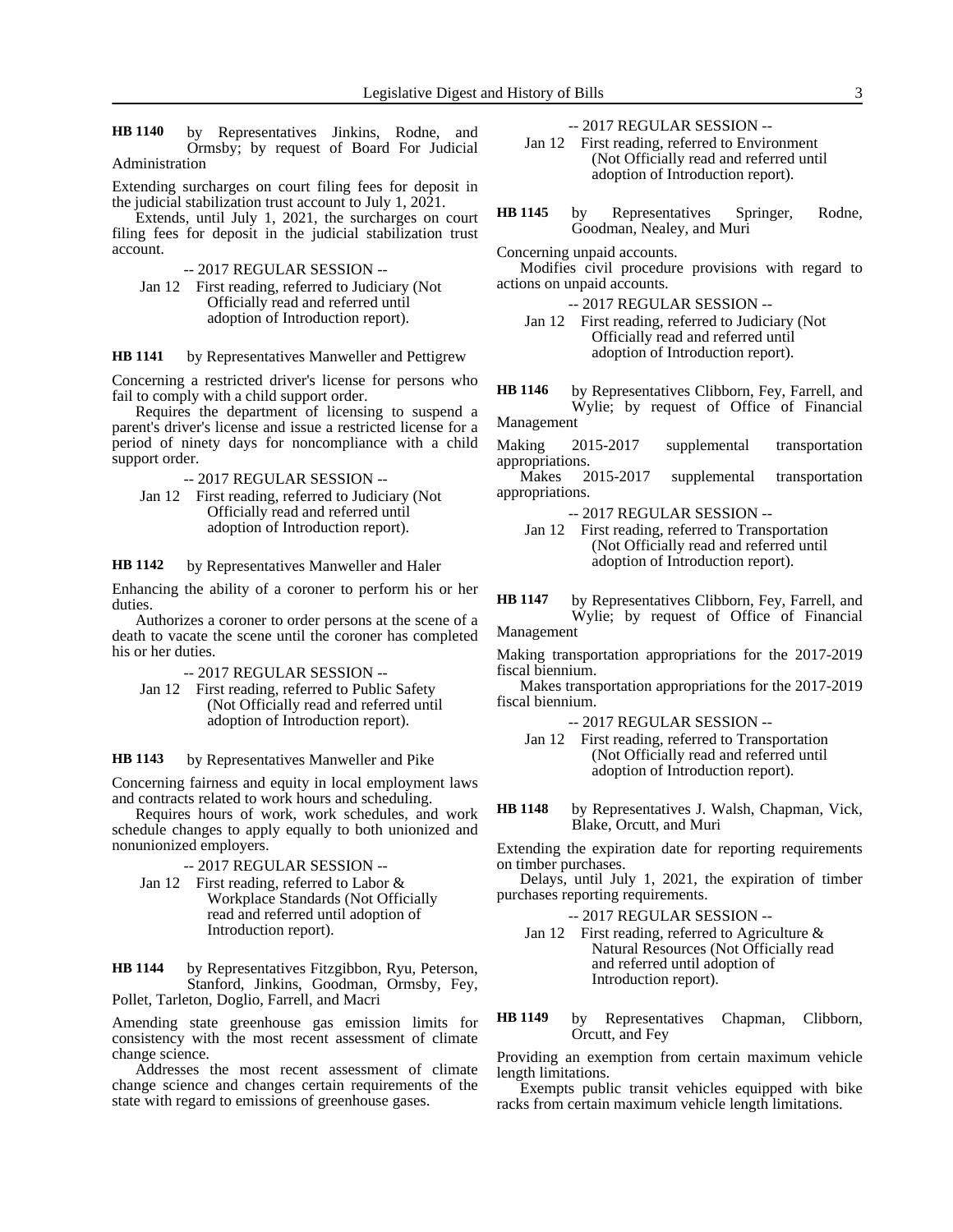-- 2017 REGULAR SESSION --

Jan 12 First reading, referred to Transportation (Not Officially read and referred until adoption of Introduction report).

by Representatives DeBolt and Blake; by request of Department of Ecology **HB 1150**

Clarifying procedures for appointment to the Chehalis board created by chapter 194, Laws of 2016.

Clarifies procedures for appointment to the Chehalis board.

-- 2017 REGULAR SESSION --

Jan 12 First reading, referred to Agriculture & Natural Resources (Not Officially read and referred until adoption of Introduction report).

by Representatives Wylie, Vick, and Blake **HB 1151**

Clarifying residency requirements for licensed marijuana businesses.<br>Clarifies

residency requirements for licensed marijuana businesses.

-- 2017 REGULAR SESSION --

Jan 12 First reading, referred to Commerce & Gaming (Not Officially read and referred until adoption of Introduction report).

by Representatives Blake and Vick **HB 1152**

Concerning licensing agreements and consulting contracts for licensed marijuana businesses.

Authorizes a licensed marijuana business to enter into a licensing agreement, or consulting contract, with an individual, partnership, employee cooperative, association, nonprofit corporation, or corporation.

Exempts the following from disclosure under the public records act: Trade secrets, technology, proprietary information, and financial considerations contained in certain agreements or contracts, entered into by a licensed marijuana business, that may be submitted to or obtained by the state liquor and cannabis board.

-- 2017 REGULAR SESSION --

Jan 12 First reading, referred to Commerce & Gaming (Not Officially read and referred until adoption of Introduction report).

by Representatives Goodman, Klippert, Pellicciotti, Hayes, Orwall, Griffey, Chapman, Holy, Kilduff, Stanford, Fey, Haler, Doglio, and Frame; by request of Attorney General **HB 1153**

Concerning crimes against vulnerable persons.

Increases penalties, reduces barriers to prosecution, and expands the scope of protection for vulnerable persons.

Encourages each county to develop a written protocol for handling criminal cases involving vulnerable adults.

-- 2017 REGULAR SESSION --

- Jan 12 First reading, referred to Public Safety (Not Officially read and referred until adoption of Introduction report).
- by Representatives Tarleton, Smith, and Santos **HB 1154**

Ensuring the competitiveness of Washington state's fishing and seafood processing industries by supporting the recapitalization of fishing fleets through certain tax preferences.

Provides a tax preference to support the recapitalization of fishing fleets and to ensure the continued competitiveness of the state's maritime, fishing, and seafood processing industries.

-- 2017 REGULAR SESSION --

Jan 12 First reading, referred to Technology & Economic Development (Not Officially read and referred until adoption of Introduction report).

by Representatives Griffey, Orwall, Klippert, McCabe, Kraft, Caldier, Muri, Bergquist, Stanford, Fitzgibbon, McDonald, Doglio, and Macri **HB 1155**

Making felony sex offenses a crime that may be prosecuted at any time after its commission.

Allows the following offenses to be prosecuted at any time after their commission: (1) Rape in the first, second, or third degree;

(2) Rape of a child in the first, second, or third degree;

(3) Child molestation in the first, second, or third degree;

(4) Sexual misconduct with a minor in the first degree; (5) Indecent liberties;

(6) Sexually violating human remains;

(7) Voyeurism;

(8) Custodial sexual misconduct in the first degree;

(9) Incest in the first or second degree;

(10) Sexual exploitation of a minor;

(11) Communication with minor for immoral purposes;

(12) Commercial sexual abuse of a minor;

(13) Promoting commercial sexual abuse of a minor; and

(14) Promoting travel for commercial sexual abuse of a minor.

## -- 2017 REGULAR SESSION --

Jan 12 First reading, referred to Public Safety (Not Officially read and referred until adoption of Introduction report).

by Representatives MacEwen, Shea, and Buys **HB 1156**

Modifying the population criteria for allowing wheeled all-terrain vehicles on county roadways.

Changes the population criteria, from fifteen thousand to three hundred thousand, for allowing wheeled allterrain vehicles on county roadways.

-- 2017 REGULAR SESSION --

Jan 12 First reading, referred to Transportation (Not Officially read and referred until adoption of Introduction report).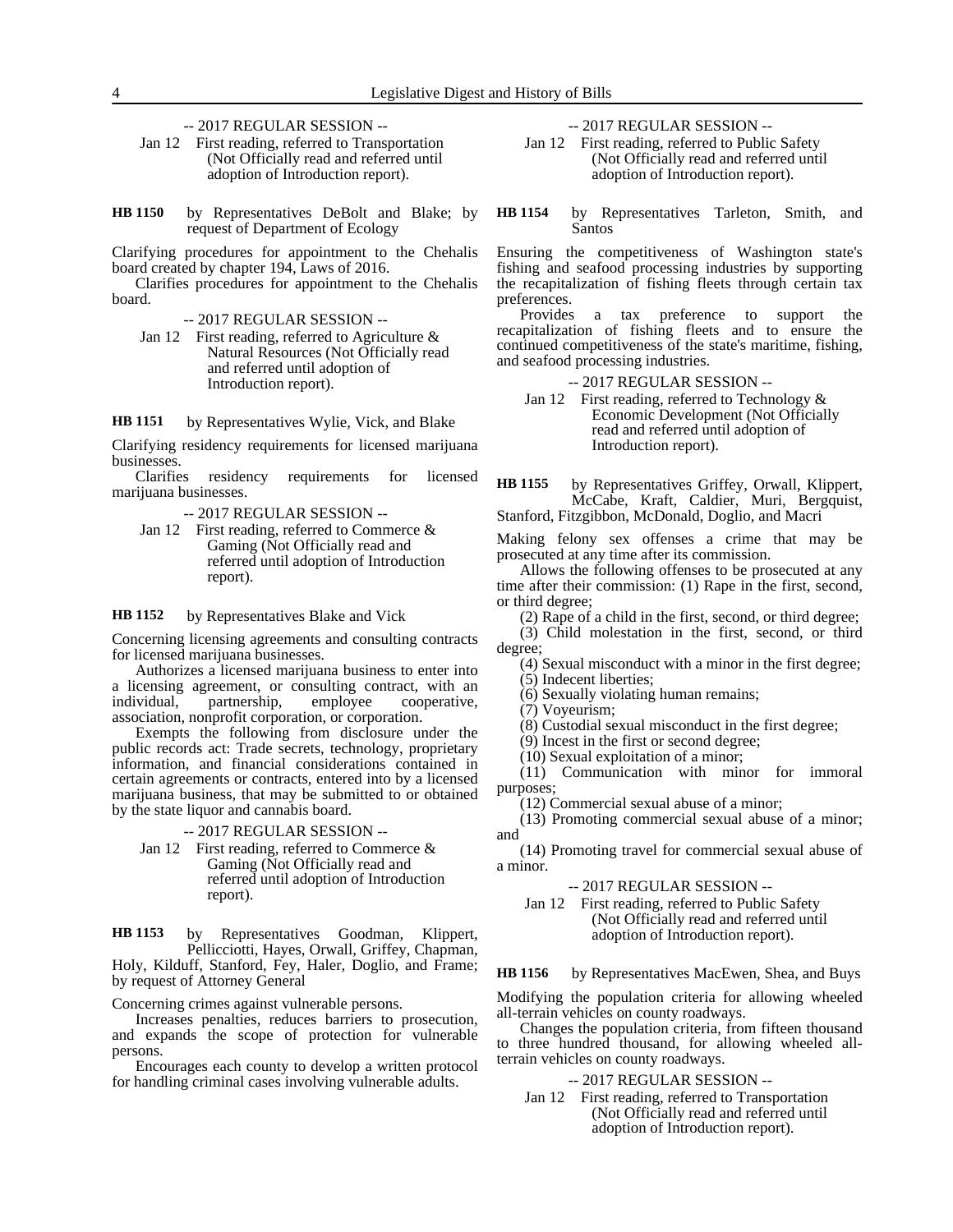by Representatives MacEwen, Stanford, and Haler **HB 1157**

Modifying the operation of motorcycles on roadways laned for traffic.

Establishes the lane sharing for safety act.

Allows an operator of a motorcycle to: (1) Overtake and pass in the same lane occupied by the vehicle being overtaken; and

(2) Operate the motorcycle between lanes of traffic or between adjacent lines or rows of vehicles if the motorcycle is traveling at a rate of speed no more than ten miles per hour over the speed of traffic flow and not more than thirty-five miles per hour.

-- 2017 REGULAR SESSION --

- Jan 12 First reading, referred to Transportation (Not Officially read and referred until adoption of Introduction report).
- by Representatives Santos, Jinkins, Stanford, Pollet, Tarleton, and Doglio **HB 1158**

Restoring the fair treatment of underserved groups in public employment, education, and contracting.

Removes references to the state civil rights act to restore the fair treatment of underserved groups in public employment, education, and contracting.

-- 2017 REGULAR SESSION --

Jan 12 First reading, referred to Technology & Economic Development (Not Officially read and referred until adoption of Introduction report).

by Representatives Pellicciotti, Haler, Sells, Pollet, Hudgins, and Kilduff; by request of Attorney General **HB 1159**

Concerning employment after public service in state government.

Addresses the postemployment of former state officers and state employees.

-- 2017 REGULAR SESSION --

- Jan 12 First reading, referred to State Government (Not Officially read and referred until adoption of Introduction report).
- by Representatives Springer, Kilduff, and Pollet **HB 1160**

Enacting recommendations of the sunshine committee.

Addresses the recommendations of the sunshine committee with regard to the public records act.

-- 2017 REGULAR SESSION --

- Jan 12 First reading, referred to State Government (Not Officially read and referred until adoption of Introduction report).
- by Representatives Appleton, Griffey, Gregerson, and Hayes **HB 1161**

Concerning county auditors.

Removes obsolete or redundant references and duties that pertain to meeting notices, document filing requirements, and inventory of county auditors.

| $-2017$ REGULAR SESSION $-$             |
|-----------------------------------------|
| Jan 12 First reading, referred to Local |
| Government (Not Officially read and     |
| referred until adoption of Introduction |
| report).                                |

by Representatives Kilduff, Muri, Rodne, Jinkins, Orwall, and McDonald **HB 1162**

Concerning requirements for providing notice regarding court review of initial detention decisions under the involuntary treatment act.

Revises the involuntary treatment act with regard to notification requirements for court review of initial detention decisions.

-- 2017 REGULAR SESSION --

Jan 12 First reading, referred to Judiciary (Not Officially read and referred until adoption of Introduction report).

by Representatives Goodman, Hayes, Orwall, Appleton, Klippert, Pellicciotti, Pettigrew, Chapman, Kilduff, Bergquist, Stanford, and Kloba **HB 1163**

Concerning domestic violence.

Modifies domestic violence provisions relating to: (1) Offender scores for assault of a child and criminal mistreatment; and

(2) Revising the crime of fourth degree assault.

Requires a biological sample to be collected for purposes of DNA identification analysis from an adult or juvenile convicted of assault in the fourth degree, where domestic violence was pleaded and proven.

Authorizes a sheriff to waive fees associated with service of a writ of habeas corpus that was issued for the return of a child when the person who was granted the writ is, by reason of poverty, unable to pay the cost of service.

Requires the administrative office of the courts, through the Washington state gender and justice commission of the supreme court, to convene a work group to address the issue of domestic violence perpetrator treatment and the role of certified perpetrator treatment programs in holding domestic violence perpetrators accountable.

Creates the Washington domestic violence risk assessment work group to study how and when risk assessment can best be used to improve the response to domestic violence offenders and victims and find effective strategies to reduce domestic violence homicides, serious injuries, and recidivism that are a result of domestic violence incidents in the state.

-- 2017 REGULAR SESSION --

Jan 12 First reading, referred to Public Safety (Not Officially read and referred until adoption of Introduction report).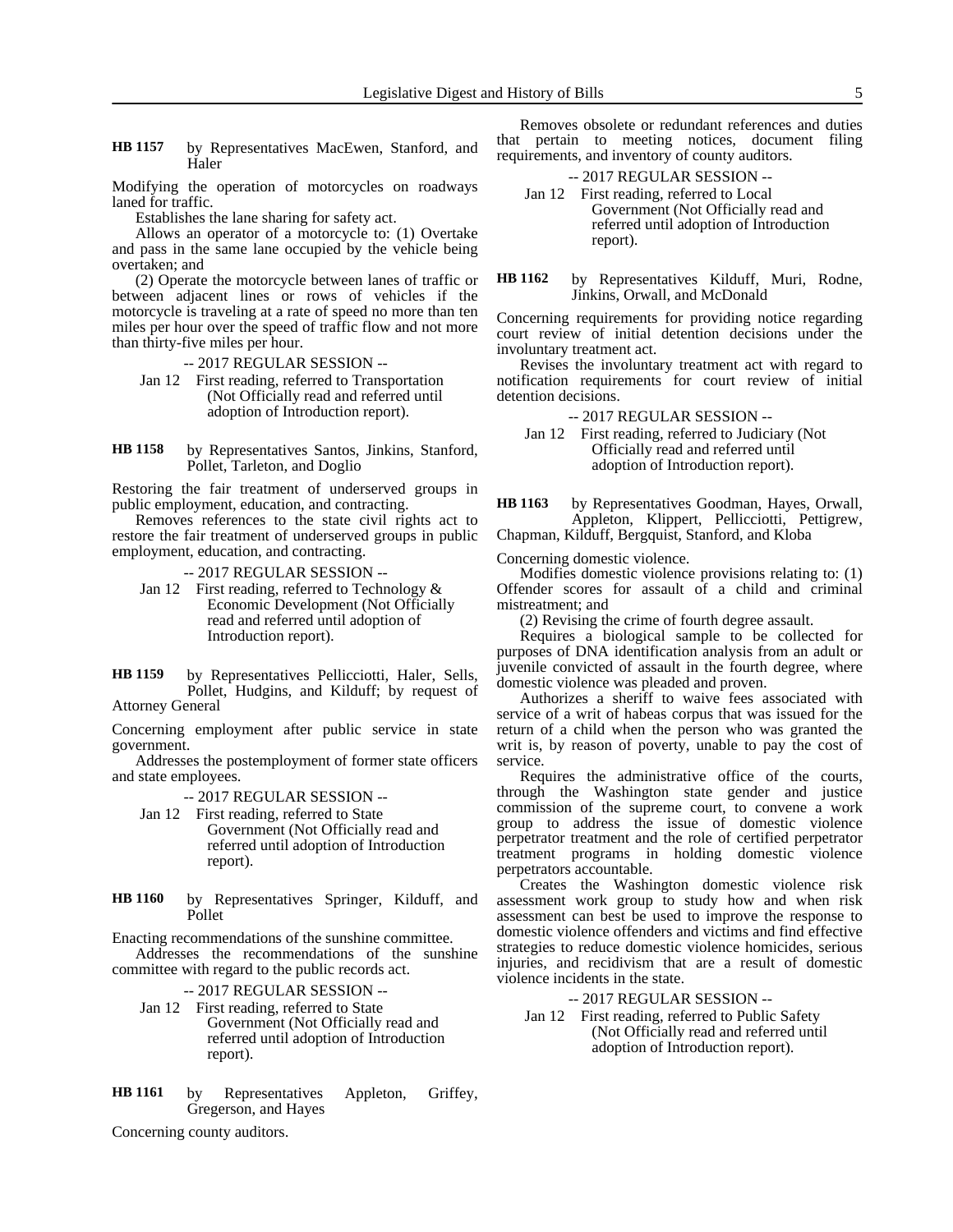by Representatives Wylie, Caldier, Orwall, Stonier, Vick, Harris, Kraft, Pike, and Pollet **HB 1164**

Concerning public awareness of tax exemptions for overthe-counter drugs dispensed to patients pursuant to a prescription.

Requires licensed pharmacies to display a statement that informs customers of the tax exemption that is available for over-the-counter drugs that are dispensed pursuant to a prescription.

Requires the pharmacy quality assurance commission, in consultation with the department of revenue, to establish guidelines for the content and location of the statement.

- -- 2017 REGULAR SESSION --
- Jan 12 First reading, referred to Finance (Not Officially read and referred until adoption of Introduction report).
- by Representatives Sawyer, Young, Condotta, Vick, Blake, and Kirby **HB 1165**

Modifying theater license provisions.

Removes certain requirements of a theater's premises in order to be issued a theater license to sell spirits, beer, and wine at retail.

- -- 2017 REGULAR SESSION --
- Jan 12 First reading, referred to Commerce & Gaming (Not Officially read and referred until adoption of Introduction report).

by Representatives Griffey and Springer **HB 1166**

Concerning fire protection district tax levies.

Removes certain requirements of the board of fire commissioners of a fire protection district with regard to levying ad valorem taxes on taxable property within the district.

-- 2017 REGULAR SESSION --

Jan 12 First reading, referred to Local Government (Not Officially read and referred until adoption of Introduction report).

by Representatives Griffey and Springer **HB 1167**

Concerning fire commissioner compensation.

Addresses inflation adjustments for the compensation of a fire commissioner.

-- 2017 REGULAR SESSION --

Jan 12 First reading, referred to Local Government (Not Officially read and referred until adoption of Introduction report).

by Representatives Gregerson, Haler, Pollet, Appleton, Stanford, Orwall, Sells, Tarleton, Chapman, Goodman, Fitzgibbon, Peterson, Lytton, Doglio, Frame, Farrell, Riccelli, Lovick, Pettigrew, **HB 1168**

Sawyer, Springer, Ortiz-Self, Bergquist, Ormsby, Fey, Hudgins, Santos, and Macri

Supporting student success at community and technical colleges by increasing full-time faculty.

Requires the state board for community and technical colleges to create a plan with the goal of having seventy percent of all faculty employed in the community and technical college system be full-time tenured or tenuretrack positions.

-- 2017 REGULAR SESSION --

Jan 12 First reading, referred to Higher Education (Not Officially read and referred until adoption of Introduction report).

by Representatives Orwall, Pollet, Appleton, Goodman, Tarleton, Bergquist, Stanford, Fitzgibbon, Doglio, and Wylie **HB 1169**

Enacting the student opportunity, assistance, and relief act.

Establishes the student opportunity, assistance, and relief act to address student education loan debt, student education loan debt counselors, the repeal of statutes regarding professional license or certificate suspensions, private student loan default, and exemptions for bank account and wage garnishments.

```
-- 2017 REGULAR SESSION --
Jan 12 First reading, referred to Higher 
          Education (Not Officially read and 
          referred until adoption of Introduction
```
report).

by Representatives Orwall, Goodman, Kilduff, Rodne, Muri, Jinkins, Fey, Pollet, and Santos **HB 1170**

Maintaining and facilitating court-based and school-based efforts to promote attendance and reduce truancy.

Promotes attendance and reduces truancy by maintaining and facilitating court-based and school-based efforts.

-- 2017 REGULAR SESSION --

Jan 12 First reading, referred to Judiciary (Not Officially read and referred until adoption of Introduction report).

by Representatives Orwall, Fitzgibbon, Gregerson, Tarleton, Pollet, and Santos **HB 1171**

Directing the completion of a study of certain environmental impacts, including ultrafine particulate emissions, associated with aircraft traffic in areas impacted by airport operations.

Directs the department of commerce, in consultation with the department of health and the department of ecology, to complete a study regarding air quality implications of air traffic at the international airport in Washington with the highest number of total annual departures and arrivals.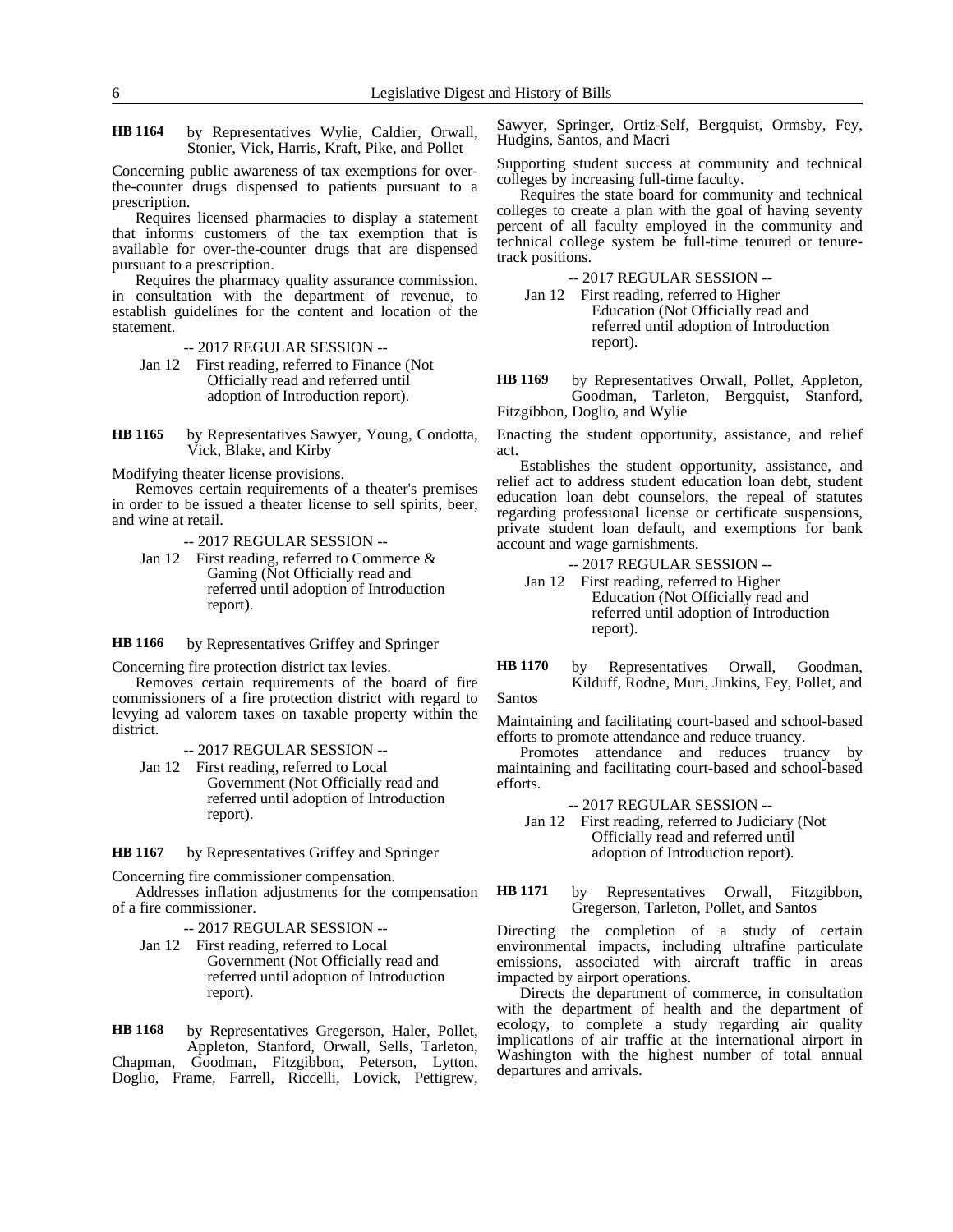- -- 2017 REGULAR SESSION --
- Jan 12 First reading, referred to Environment (Not Officially read and referred until adoption of Introduction report).

by Representatives Orwall, Blake, Fitzgibbon, Pollet, and Doglio **HB 1172**

Encouraging low-water landscaping practices as a drought alleviation tool.

Prohibits homeowner association and condominium association restrictions that limit private property owners' ability to deploy low-water landscaping techniques.

Ensures that state-funded buildings achieve the highest landscaping water efficient benchmarks that are consistent with green building standards.

-- 2017 REGULAR SESSION --

- Jan 12 First reading, referred to Agriculture & Natural Resources (Not Officially read and referred until adoption of Introduction report).
- by Representatives Muri, Kilduff, Stanford, Sells, McDonald, Reeves, and Lovick **HB 1173**

Addressing military service credit for members of the Washington state patrol retirement system.

Modifies Washington state patrol retirement system provisions with regard to military service credit for members of that system.

- -- 2017 REGULAR SESSION --
- Jan 12 First reading, referred to Appropriations (Not Officially read and referred until adoption of Introduction report).

by Representatives Muri, J. Walsh, and Shea **HB 1174**

Requiring the superintendent of public instruction to develop an elective firearms safety and hunter education course for high school students.

Requires the superintendent of public instruction, in consultation with the department of fish and wildlife, to develop a program of instruction for firearms safety and hunter education for students in grades nine through twelve that satisfies hunting license prerequisite requirements.

Authorizes a school district to adopt the program as an elective one-half credit course to instruct students in grades nine through twelve, or grades ten through twelve if grade nine is not offered at the high school, in the content area addressed by the curriculum.

-- 2017 REGULAR SESSION --

Jan 12 First reading, referred to Education (Not Officially read and referred until adoption of Introduction report).

by Representatives Muri and Ryu **HB 1175**

Increasing the rate of sales and use tax that may be imposed by certain transportation benefit districts.

Prohibits the rate of tax imposed by certain transportation benefit districts from exceeding the lessor of the sales and use tax imposed by a public transportation benefit area located in the same county or nine-tenths of one percent of the selling price in the case of a sales tax, or value of the article used, in the case of a use tax.

-- 2017 REGULAR SESSION -- Jan 12 First reading, referred to Finance (Not Officially read and referred until

adoption of Introduction report).

by Representative Muri **HB 1176**

Concerning the alcoholic beverage mead.

Prohibits the agricultural commodity assessment amounts from being levied on the production of mead.

Allows a licensee holding either a license that permits or a license with an endorsement that permits the sale of beer to a purchaser in a container supplied by the licensee or a sanitary container brought to the premises by the purchaser and filled at the tap at the time of sale may similarly sell mead in a container.

-- 2017 REGULAR SESSION --

- Jan 12 First reading, referred to Commerce & Gaming (Not Officially read and referred until adoption of Introduction report).
- by Representatives Muri, Kilduff, Ryu, Smith, Shea, Bergquist, Stanford, Sells, Kretz, McDonald, Reeves, Irwin, and Tarleton **HB 1177**

Supporting access to state recreation lands by disabled veterans.

Exempts a person who displays a lifetime veteran's disability pass from the requirements of the discover pass, the vehicle access pass, and the day-use permit.

-- 2017 REGULAR SESSION --

Jan 12 First reading, referred to Community Development, Housing & Tribal Affairs (Not Officially read and referred until adoption of Introduction report).

by Representatives Shea, Young, Taylor, McCaslin, Koster, Kraft, and Buys **HB 1178**

Enacting the protection of the rights of religious exercise and conscience from government discrimination act.

Establishes the protection of the rights of religious exercise and conscience from the government discrimination act.

Prohibits the state from taking discriminatory action against a person on the basis that the person believes, speaks, or acts in accordance with a sincerely held religious belief or moral conviction.

-- 2017 REGULAR SESSION --

Jan 12 First reading, referred to Judiciary (Not Officially read and referred until adoption of Introduction report).

by Representatives Pollet, Haler, Appleton, Gregerson, Orwall, Stanford, Sells, Tarleton, Chapman, Goodman, Fitzgibbon, Peterson, Lytton, Doglio, Kagi, Frame, Farrell, Riccelli, Lovick, Pettigrew, **HB 1179**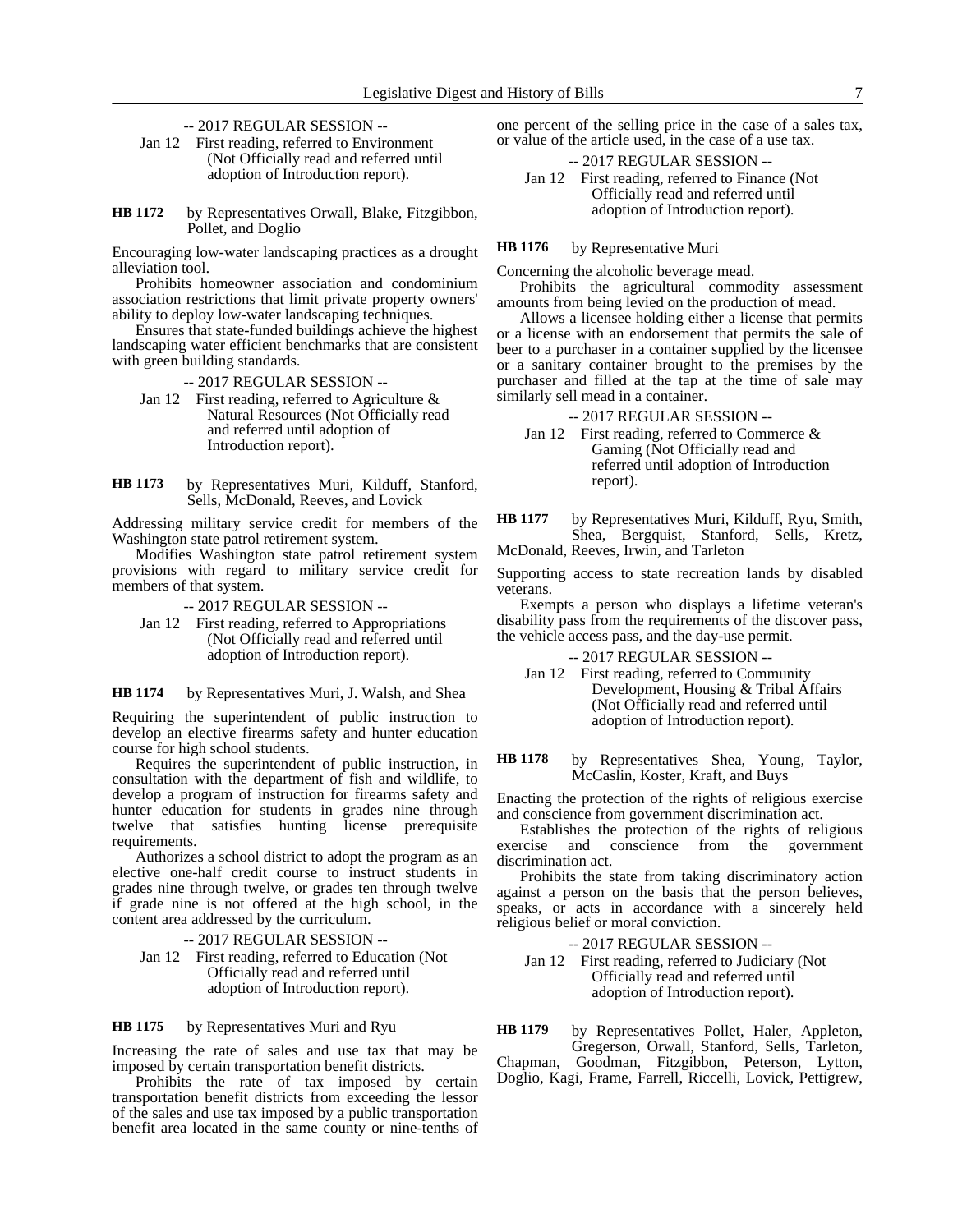Sawyer, Springer, Bergquist, Ormsby, Hudgins, Santos, and Macri

Concerning compensation for part-time academic employees at community colleges.

Requires the pay for all part-time nontenure track academic employees to be: (1) Prorated based on the employee's percent of a full-time academic workload; and

(2) Increased to one hundred percent pro rata pay achieved no later than the 2020-2021 academic year.

-- 2017 REGULAR SESSION --

Jan 12 First reading, referred to Higher Education (Not Officially read and referred until adoption of Introduction report).

by Representatives Blake, Buys, Kirby, Reeves, Stanford, Chapman, Muri, Kilduff, McDonald, Ormsby, Tarleton, and Doglio **HB 1180**

Enhancing recreational opportunities for veterans with disabilities.

Requires complimentary discovery passes, hunting licenses, and combination fishing licenses for certain veterans of the United States armed forces.

-- 2017 REGULAR SESSION --

Jan 12 First reading, referred to Community Development, Housing & Tribal Affairs (Not Officially read and referred until adoption of Introduction report).

by Representatives Blake, J. Walsh, Kirby, Buys, Vick, Koster, Taylor, Shea, Schmick, MacEwen, Haler, Dent, Harmsworth, Griffey, Kraft, and Young **HB 1181**

Prohibiting the creation and maintenance of a database concerning pistol sales or transfers.

Prohibits the department of licensing from keeping copies or records of applications to purchase pistols or copies or records of pistol transfers or sales.

Requires the department to eliminate copies or records of pistol purchase applications or pistol sales or transfers from any databases maintained by the department.

## -- 2017 REGULAR SESSION --

Jan 12 First reading, referred to Judiciary (Not Officially read and referred until adoption of Introduction report).

## **Senate Bills**

by Senators Angel, Darneille, Padden, Wilson, Rolfes, Keiser, Mullet, Wellman, Conway, and **SB 5077**

Saldaña

Allowing the department of corrections to provide temporary housing assistance to individuals being released from the Washington corrections center for women.

Authorizes the department of corrections to provide temporary housing assistance for a person being released from the Washington corrections center for women through the use of rental vouchers.

-- 2017 REGULAR SESSION --

Jan 12 First reading, referred to Law & Justice.

by Senators Pearson and Warnick **SB 5078**

Concerning impacts from wildlife damage.

Requires the department of fish and wildlife to: (1) Reimburse a public agency for the expense of an emergency response to a collision between a motor vehicle and elk that occurs on a highway; and

(2) In cooperation with affected landowners and other relevant stakeholders, conduct a review of the wildlife damage claim process.

-- 2017 REGULAR SESSION --

Jan 12 First reading, referred to Natural Resources & Parks.

by Senators McCoy, Becker, Rivers, Cleveland, Keiser, Conway, Kuderer, Darneille, Saldaña, and Wellman **SB 5079**

Concerning dental health services in tribal settings.

Authorizes dental health aide therapist services under certain conditions.

Provides that dental health aide therapist services are eligible for medicaid funding in order to promote increased dental care access for persons served in settings operated by Indian tribes, tribal organizations, and urban Indian organizations.

Requires the state health care authority to coordinate with the centers for medicare and medicaid services to provide that dental health aide therapist services are eligible for federal funding of up to one hundred percent.

-- 2017 REGULAR SESSION --

- Jan 12 First reading, referred to Health Care.
- Jan 19 Scheduled for public hearing in the Senate Committee on Health Care at 10:00 AM. (Subject to change)

by Senators Padden and Pedersen **SB 5080**

Concerning actions for damage to real property resulting from construction, alteration, or repair on adjacent property.

Enacts this act to overrule the Washington supreme court decision in *Vern J. Oja and Assoc. v. Washington Park Towers, Inc.,* 89 Wn.2d 72, 569 P.2d 1141 (1977), which held that claims for damage to real property resulting from construction activities on adjacent property do not accrue until the construction project on the adjacent property is complete.

-- 2017 REGULAR SESSION --

Jan 12 First reading, referred to Law & Justice.

by Senators Pedersen and Miloscia; by request of Uniform Law Commission **SB 5081**

Adopting the revised uniform law on notarial acts. Adopts the revised uniform law on notarial acts. Repeals chapter 42.44 RCW (notaries public).

-- 2017 REGULAR SESSION --

Jan 12 First reading, referred to Law & Justice.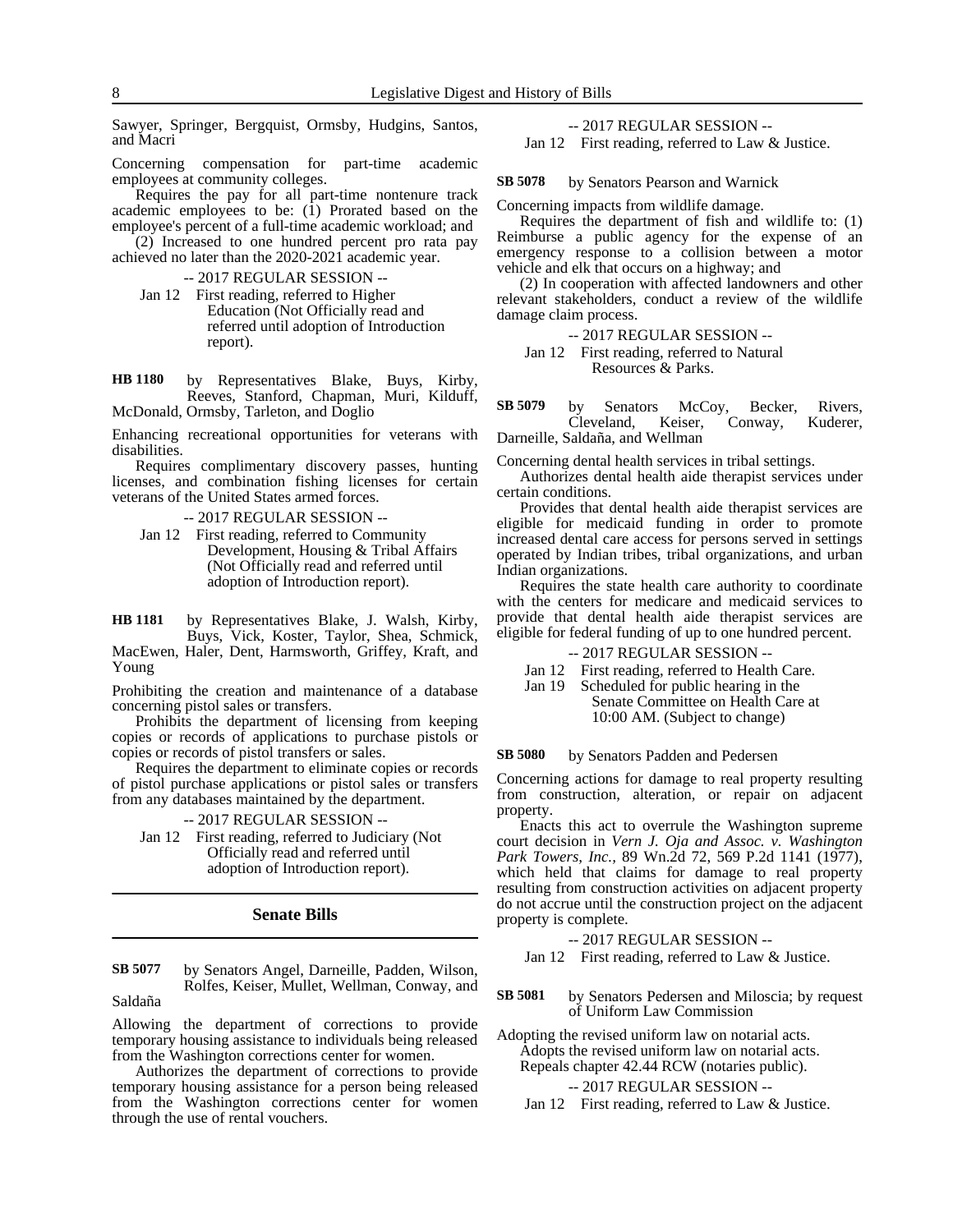### by Senator Pearson **SB 5082**

Requiring the owner of a rental property or condominium to certify compliance with fire safety requirements prior to obtaining insurance for the premises.

Requires an insurer, before issuing or renewing a policy of insurance to the owner of commercial or residential rental property for coverage of the premises, to require the owner to certify that he or she is in compliance with fire safety requirements.

Requires an insurer, before issuing or renewing a policy of insurance to an association for a condominium, to require the association to certify that the condominium is in compliance with fire safety requirements.

-- 2017 REGULAR SESSION --

Jan 12 First reading, referred to Financial Institutions & Insurance.

### by Senator Pearson **SB 5083**

Concerning notice of relief from the duty to register.

Addresses the petition for relief from registration or exemption from notification, with regard to sex offenders and kidnapping offenders.

Requires the prosecuting attorney to notify the victim via the victim's choice of telephone, letter, or email, if known.

-- 2017 REGULAR SESSION --

Jan 12 First reading, referred to Law & Justice.

by Senators Rolfes, Angel, Hasegawa, Nelson, Honeyford, Darneille, Billig, Keiser, Wilson, Saldaña, Warnick, and Kuderer **SB 5084**

Providing women with timely information regarding their breast health.

Requires health care facilities to include in the summary of a mammography report, required by federal law to be provided to a patient, information that identifies the patient's individual breast density classification based on the breast imaging reporting and data system established by the American College of Radiology.

-- 2017 REGULAR SESSION -- Jan 12 First reading, referred to Health Care.

by Senators Pedersen, Padden, Frockt, and O'Ban; by request of Uniform Law Commission **SB 5085**

Enacting the uniform voidable transactions act.

Changes the name of the uniform fraudulent transfer act to the uniform voidable transactions act.

Enacts the uniform voidable transactions act.

-- 2017 REGULAR SESSION --

Jan 12 First reading, referred to Law & Justice.

by Senators Honeyford and Frockt; by request of Office of Financial Management **SB 5086**

Concerning the capital budget.

Funds capital projects.

-- 2017 REGULAR SESSION --

Jan 12 First reading, referred to Ways & Means.

by Senators Honeyford and Frockt; by request of Office of Financial Management **SB 5087**

Concerning the evaluation and prioritization of capital budget projects at the public two-year and four-year institutions of higher education.

Addresses requirements of two-year and four-year institutions of higher education with regard to the evaluation and prioritization of capital budget projects at the institutions.

-- 2017 REGULAR SESSION --

Jan 12 First reading, referred to Ways & Means.

## by Senators Honeyford and Frockt; by request of Office of Financial Management **SB 5088**

Concerning the financing of local infrastructure.

Authorizes the housing finance commission to develop and implement a program to provide financing to local governments for infrastructure projects.

Authorizes a local government to enter into a financing agreement containing the terms and conditions of a loan from the commission and evidencing the obligation of the municipal corporation to repay that loan under the terms and conditions set forth in the financing agreement.

# -- 2017 REGULAR SESSION --

Jan 12 First reading, referred to Ways & Means.

## by Senators Honeyford and Frockt; by request of Office of Financial Management **SB 5089**

Concerning more efficient use of state facilities through aligning the functions of the department of enterprise services and the office of financial management, collecting additional space use data, and making technical corrections.

Aligns the functions of the department of enterprise services and the office of financial management to make more efficient use of state facilities.

Requires the office of financial management to evaluate opportunities for colocating and consolidating state facilities in the same geographic area.

Requires agencies to report space use data for office facilities.

-- 2017 REGULAR SESSION --

Jan 12 First reading, referred to Ways & Means.

## by Senators Honeyford and Frockt; by request of Office of Financial Management **SB 5090**

Concerning state general obligation bonds and related accounts.

Authorizes the state finance committee to issue general obligation bonds to provide funds to finance the projects described and authorized by the legislature in the omnibus capital and operating appropriations acts for the 2017-2019 fiscal biennium.

# -- 2017 REGULAR SESSION --

Jan 12 First reading, referred to Ways & Means.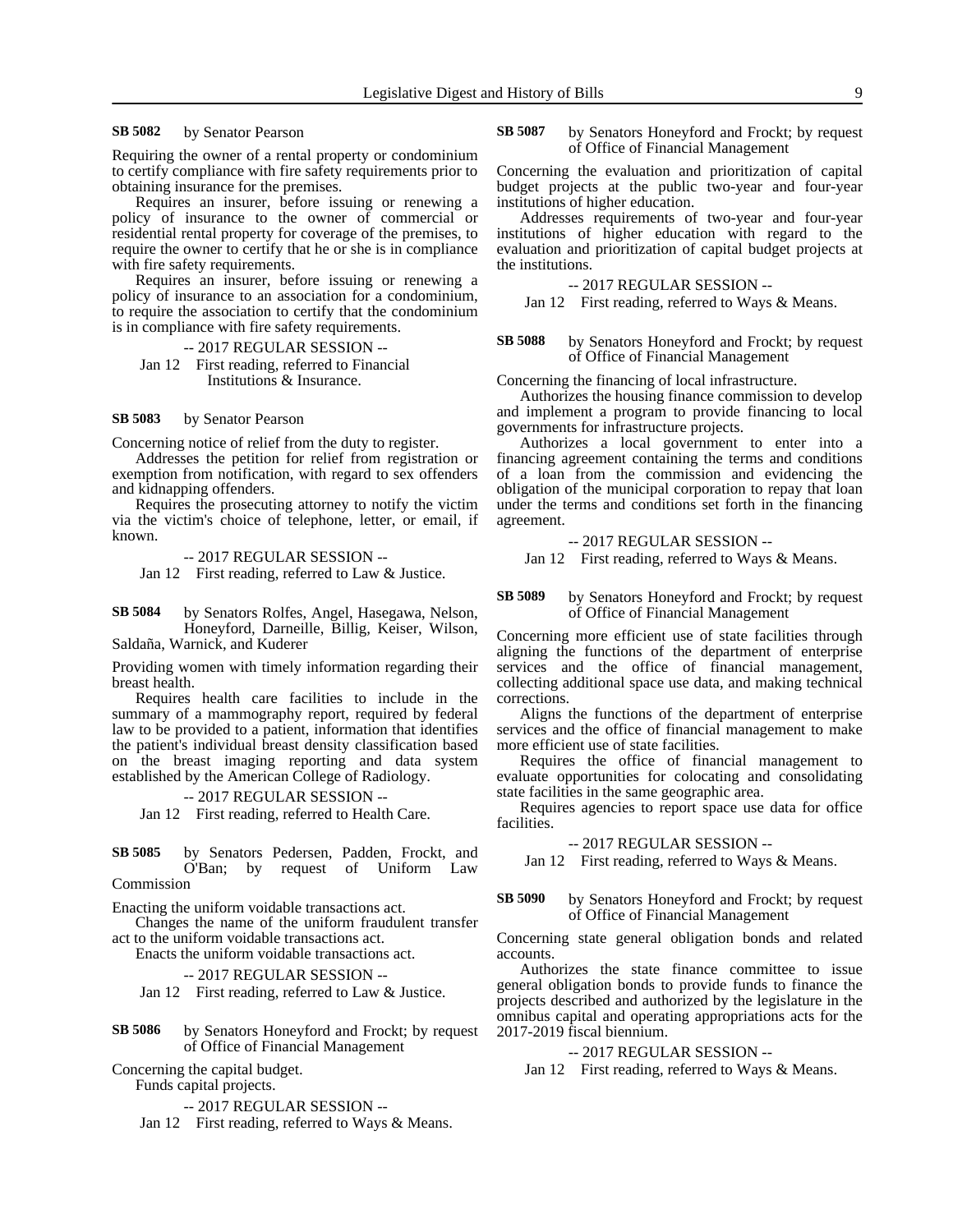by Senators Takko, Rivers, and Wellman; by request of Utilities & Transportation Commission **SB 5091**

Removing expiration dates, obsolete dates, and an outdated statutory reference from the enforcement provisions of the underground utility damage prevention act.

Revises the underground utility damage prevention act to remove expiration and obsolete dates and an outdated statutory reference.

-- 2017 REGULAR SESSION --

Jan 12 First reading, referred to Energy, Environment & Telecommunications.

## by Senator Wilson **SB 5092**

Designating the revenue from the sales and use tax on feminine hygiene products to the women helping women grant program.

Establishes the women helping women act.

Creates a women helping women grant program within the department of commerce to enhance the capacity of local communities to: (1) Develop and strengthen effective law enforcement and prosecution strategies to reduce violent crimes against women; and

(2) Develop and strengthen victim services in cases involving violent crimes against women.

Directs the sales and use tax for feminine hygiene products to women helping women grants to support services to victims of domestic violence, dating violence, sexual assault, and stalking and the children of victims.

Creates the women helping women account.

Requires the department of revenue to: (1) Estimate the amount of tax the general fund would lose if a tax exemption for feminine hygiene products was enacted; and

(2) Notify the state treasurer of the estimated amount.

Requires the state treasurer to transfer that amount from the general fund to the women helping women account.

-- 2017 REGULAR SESSION --

Jan 12 First reading, referred to Ways & Means.

by Senators Wilson, Darneille, Keiser, Hunt, and Kuderer **SB 5093**

Providing tax relief to females by exempting feminine hygiene products from retail sales and use tax.

Provides a sales and use tax exemption on feminine hygiene products.

-- 2017 REGULAR SESSION --

Jan 12 First reading, referred to Ways & Means.

## by Senators Palumbo, Fain, and Wilson **SB 5094**

Preventing breed-based dog regulations.

Prohibits the breed of a dog from being considered when declaring a dog dangerous or potentially dangerous.

Prohibits a local jurisdiction from prohibiting possession of a particular breed of dog or declaring a breed of dog to be dangerous or potentially dangerous.

-- 2017 REGULAR SESSION --

Jan 12 First reading, referred to Local Government.

by Senators King and Hobbs; by request of Office of Financial Management **SB 5095**

Making 2015-2017 supplemental transportation appropriations.

Makes 2015-2017 supplemental transportation appropriations.

-- 2017 REGULAR SESSION --

Jan 12 First reading, referred to Transportation.

by Senators King and Hobbs; by request of Office of Financial Management **SB 5096**

Making transportation appropriations for the 2017-2019 fiscal biennium.

Makes transportation appropriations for the 2017-2019 fiscal biennium.

-- 2017 REGULAR SESSION --

Jan 12 First reading, referred to Transportation.

by Senators Braun and Takko; by request of Department of Ecology **SB 5097**

Clarifying procedures for appointment to the Chehalis board created by chapter 194, Laws of 2016.

Clarifies procedures for appointment to the Chehalis board.

-- 2017 REGULAR SESSION --

Jan 12 First reading, referred to Energy, Environment & Telecommunications.

by Senators Billig, Carlyle, Rolfes, Frockt, Wellman, McCoy, Kuderer, Liias, Saldaña, Palumbo, Hobbs, Keiser, Hunt, and Conway **SB 5098**

Concerning high hazard flammable train speed limits in certain urban areas.

Authorizes the utilities and transportation commission,

and any first-class city, to adopt a limit upon the speed of a high hazard flammable train under certain circumstances.

Authorizes a first-class city to request that the commission exercise its authority within the limits of such a city.

-- 2017 REGULAR SESSION --

Jan 12 First reading, referred to Transportation.

by Senators Bailey, Frockt, O'Ban, Pedersen, Darneille, Keiser, and Kuderer; by request of Attorney General **SB 5099**

Concerning crimes against vulnerable persons.

Increases penalties, reduces barriers to prosecution, and expands the scope of protection for vulnerable persons.

Encourages each county to develop a written protocol for handling criminal cases involving vulnerable adults.

-- 2017 REGULAR SESSION --

Jan 12 First reading, referred to Law & Justice.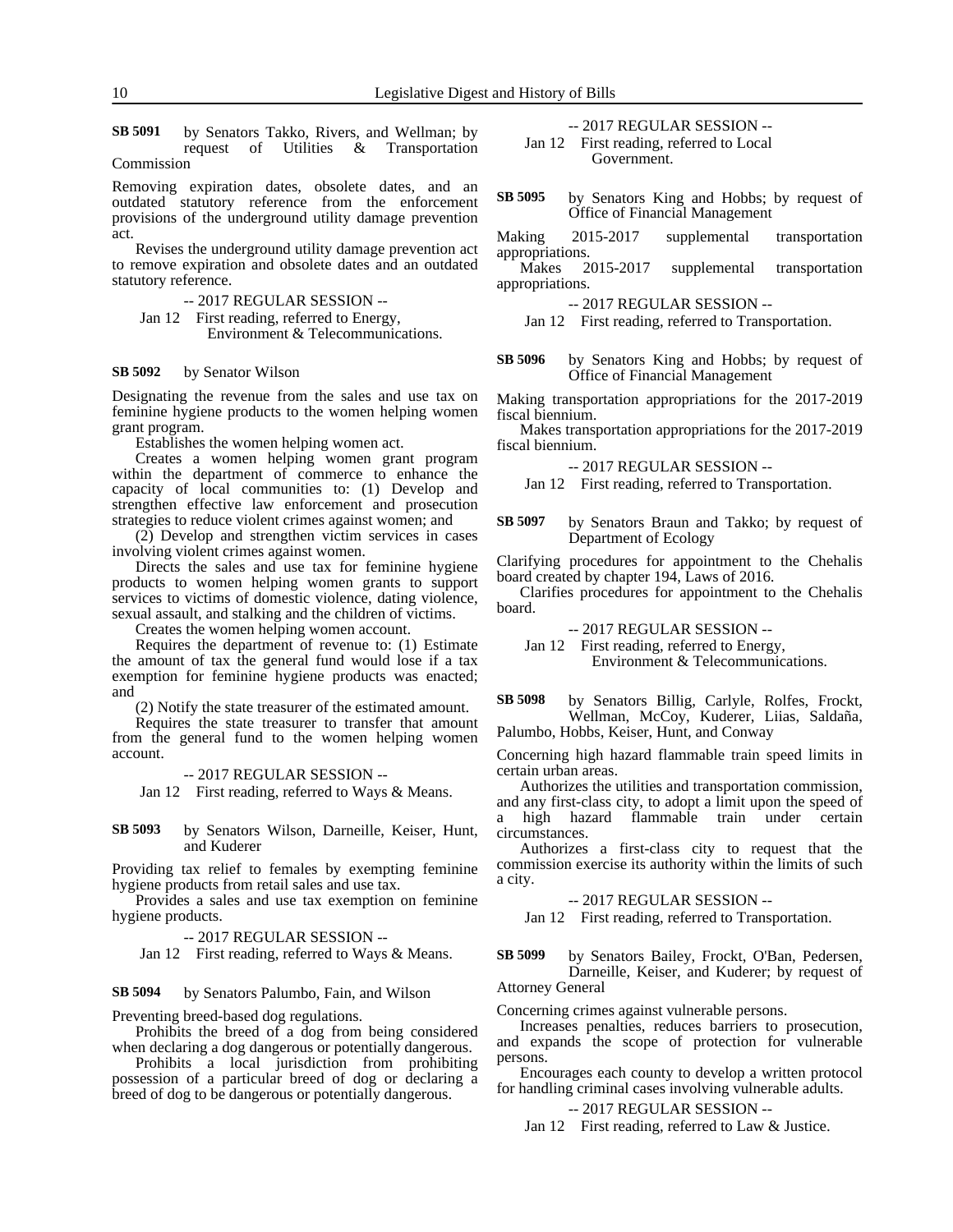by Senators Bailey, Wilson, Angel, Zeiger, and Darneille **SB 5100**

Requiring live financial literacy seminars for students at institutions of higher education.

Requires each institution of higher education, in consultation with the office of student financial assistance, to take reasonable steps to ensure that the institution presents, and each incoming student participates in, a live financial literacy seminar.

-- 2017 REGULAR SESSION --

Jan 12 First reading, referred to Higher Education.

### by Senators Rivers and Palumbo **SB 5101**

Concerning licensing agreements and consulting contracts for licensed marijuana businesses.

Authorizes a licensed marijuana business to enter into a licensing agreement, or consulting contract, with an individual, partnership, employee cooperative, association, nonprofit corporation, or corporation.

Exempts the following from disclosure under the public records act: Trade secrets, technology, proprietary information, and financial considerations contained in certain agreements or contracts, entered into by a licensed marijuana business, that may be submitted to or obtained by the state liquor and cannabis board.

-- 2017 REGULAR SESSION --

- Jan 12 First reading, referred to Commerce, Labor & Sports.
- Jan 16 Scheduled for public hearing in the Senate Committee on Commerce and Labor & Sports at 1:30 PM. (Subject to change)

by Senators Rivers and Palumbo **SB 5102**

Clarifying residency requirements for licensed marijuana businesses.

Clarifies residency requirements for licensed marijuana businesses.

-- 2017 REGULAR SESSION --

- Jan 12 First reading, referred to Commerce, Labor & Sports.
- Jan 16 Scheduled for public hearing in the Senate Committee on Commerce and Labor & Sports at 1:30 PM. (Subject to change)

## by Senator O'Ban **SB 5103**

Concerning petitions for review of involuntary commitment decisions filed by an immediate family member, guardian, or conservator.

Revises the involuntary treatment act to require that: (1) A petition to the superior court for a person's initial detention be filed within ten calendar days following the designated mental health professional investigation or the request for a designated mental health professional investigation;

(2) A designated mental health professional or agency disclose the date of a designated mental health professional investigation to an immediate family member, guardian, or conservator of a person to assist in the preparation of a petition; and

(3) A designated crisis responder or agency disclose the date of a designated crisis responder investigation to an immediate family member, guardian, or conservator of a person to assist in the preparation of a petition.

Requires the administrative office of the courts, in collaboration with stakeholders, to develop a user's guide to assist pro se litigants in the preparation and filing of a Joel's law petition and develop a model order of detention which contains an advisement of rights for the detained person.

-- 2017 REGULAR SESSION --

- Jan 12 First reading, referred to Human Services, Mental Health & Housing.
- Jan 17 Scheduled for public hearing in the Senate Committee on Human Services and Mental Health & Housing at 1:30 PM. (Subject to change)

by Senators O'Ban and Wellman **SB 5104**

Concerning the creation of a property tax exemption for spouses of military members or first responders killed in the line of duty.

Provides a property tax exemption for spouses of military members or first responders killed in the line of duty.

-- 2017 REGULAR SESSION --

Jan 12 First reading, referred to Ways & Means.

#### by Senators O'Ban and Wilson **SB 5105**

Streamlining foster care licensing.

Requires the department of social and health services, when processing a child-placing agency application, to: (1) Accept scanned foster care parent applications that include an original signature electronically;

(2) Complete and return background authorization forms within thirty days;

(3) Ensure that the forms required across the state are uniform and consistent between regions;

(4) If related department forms change after the application has been received by the department, not require the applicant to resubmit information on a substantially similar form;

(5) Ensure that foster care parent applications are processed in a timely manner; and

(6) Email the fingerprint original case agency number to a child-placing agency within five business days of receipt of the fingerprint-based background notice from the family or child-placing agency.

-- 2017 REGULAR SESSION --

Jan 12 First reading, referred to Human Services, Mental Health & Housing.

## by Senator O'Ban **SB 5106**

Clarifying obligations under the involuntary treatment act. Revises the involuntary treatment act to clarify obligations.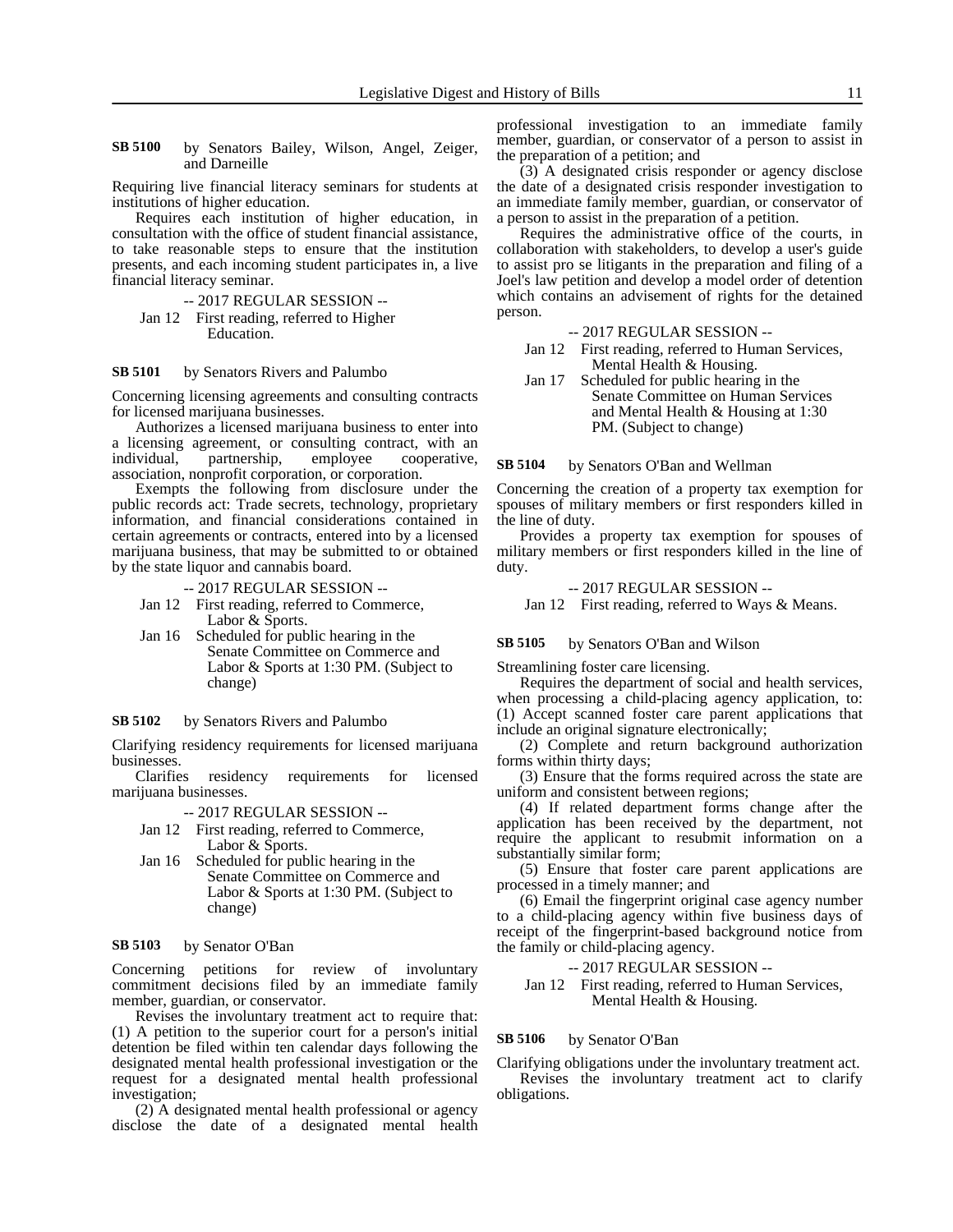- -- 2017 REGULAR SESSION --
- Jan 12 First reading, referred to Human Services, Mental Health & Housing.
- Jan 17 Scheduled for public hearing in the Senate Committee on Human Services and Mental Health & Housing at 1:30 PM. (Subject to change)
- by Senators Billig, Fain, Rolfes, Wellman, Walsh, Zeiger, Liias, Cleveland, Hunt, Conway, Saldaña, Kuderer, and Mullet **SB 5107**

Creating a local pathway for local governments, school districts, and nonprofit organizations to provide more high quality early learning opportunities by reducing barriers and increasing efficiency.

Requires the department of early learning to create a local pathway to high quality early learning to help local governments, school districts, nonprofit organizations, and early learning providers use additional local and/or private funds to expand access, increase quality, and extend hours for existing early care and education programs.

Prohibits grants and contributions from community sources from supplanting the funding required for the full statewide implementation of the early learning program.

-- 2017 REGULAR SESSION --

Jan 12 First reading, referred to Early Learning & K-12 Education.

by Senators Billig, Miloscia, Hunt, Palumbo, Liias, Fain, Saldaña, Pedersen, Carlyle, Keiser, Cleveland, Mullet, Conway, and Kuderer **SB 5108**

Concerning contributions from political committees to other political committees.

Prohibits a political committee from receiving seventy percent or more of its aggregate contributions from a single political committee, directly, or through any combination of other political committees.

-- 2017 REGULAR SESSION --

Jan 12 First reading, referred to State Government.

## by Senators Baumgartner and Billig **SB 5109**

Requiring the senate committee on commerce, labor and sports to approve certain athletic department budgets.

Requires an institution of higher education that operates an athletic department budget deficit for three consecutive calendar years to have its athletic budget approved by the senate commerce, labor, and sports committee.

- -- 2017 REGULAR SESSION --
- Jan 12 First reading, referred to Commerce, Labor & Sports.
- by Senators Billig, Hunt, Liias, Palumbo,<br>Kuderer, Saldaña, Pedersen, Darneille, Kuderer, Saldaña, Pedersen, Darneille, Carlyle, Keiser, Mullet, and Wellman **SB 5110**

Enhancing youth voter registration.

Allows a person who is sixteen or seventeen years old to preregister to vote at any location where voter registration occurs or through electronic means.

Requires a licensing agent to determine if an applicant wants to preregister to vote.

Exempts the following from public inspection and copying under the public records act: Information contained in voter preregistration records.

-- 2017 REGULAR SESSION --

Jan 12 First reading, referred to State Government.

by Senators Braun, Ranker, and Hunt; by request of Office of Financial Management **SB 5111**

Enacting an excise tax on capital gains to improve the fairness of Washington's tax system and provide funding for the education legacy trust account.

Provides funding for the education legacy trust account.

Imposes a tax on individuals for the privilege of: (1) Selling or exchanging long-term capital assets; or

(2) Receiving Washington capital gains.

# -- 2017 REGULAR SESSION --

Jan 12 First reading, referred to Ways & Means.

by Senators Braun, Ranker, and Hunt; by request of Office of Financial Management **SB 5112**

Investing in education and other vital public services by narrowing or eliminating tax preferences, making administrative revenue changes, and redirecting existing revenue sources.

Invests in education and other vital public services by: (1) Narrowing the use tax exemption for extracted fuel;

(2) Modifying the nonresident sales and use tax exemption;

(3) Eliminating the sales and use tax exemption for bottled water; and

(4) Addressing the real estate excise tax on foreclosures; the limit trade-in exclusion; the business license fee; the interest rate on assessments and refunds; trust fund accountability; the economic nexus for retailing business and occupation tax; and the public works assistance account.

-- 2017 REGULAR SESSION --

Jan 12 First reading, referred to Ways & Means.

by Senators Braun, Ranker, and Hunt; by request of Office of Financial Management **SB 5113**

Investing in education by modifying the business and occupation tax and providing small business tax relief.

Modifies the business and occupation tax and provides small business tax relief to invest in education.

-- 2017 REGULAR SESSION --

Jan 12 First reading, referred to Ways & Means.

by Senators Braun, Ranker, Brown, Rossi, and Rolfes **SB 5114**

Providing that a quarterly revenue forecast is due on February 20th during both a long and short legislative session year.

Addresses the timing of the quarterly revenue forecast.

-- 2017 REGULAR SESSION --

Jan 12 First reading, referred to Ways & Means.